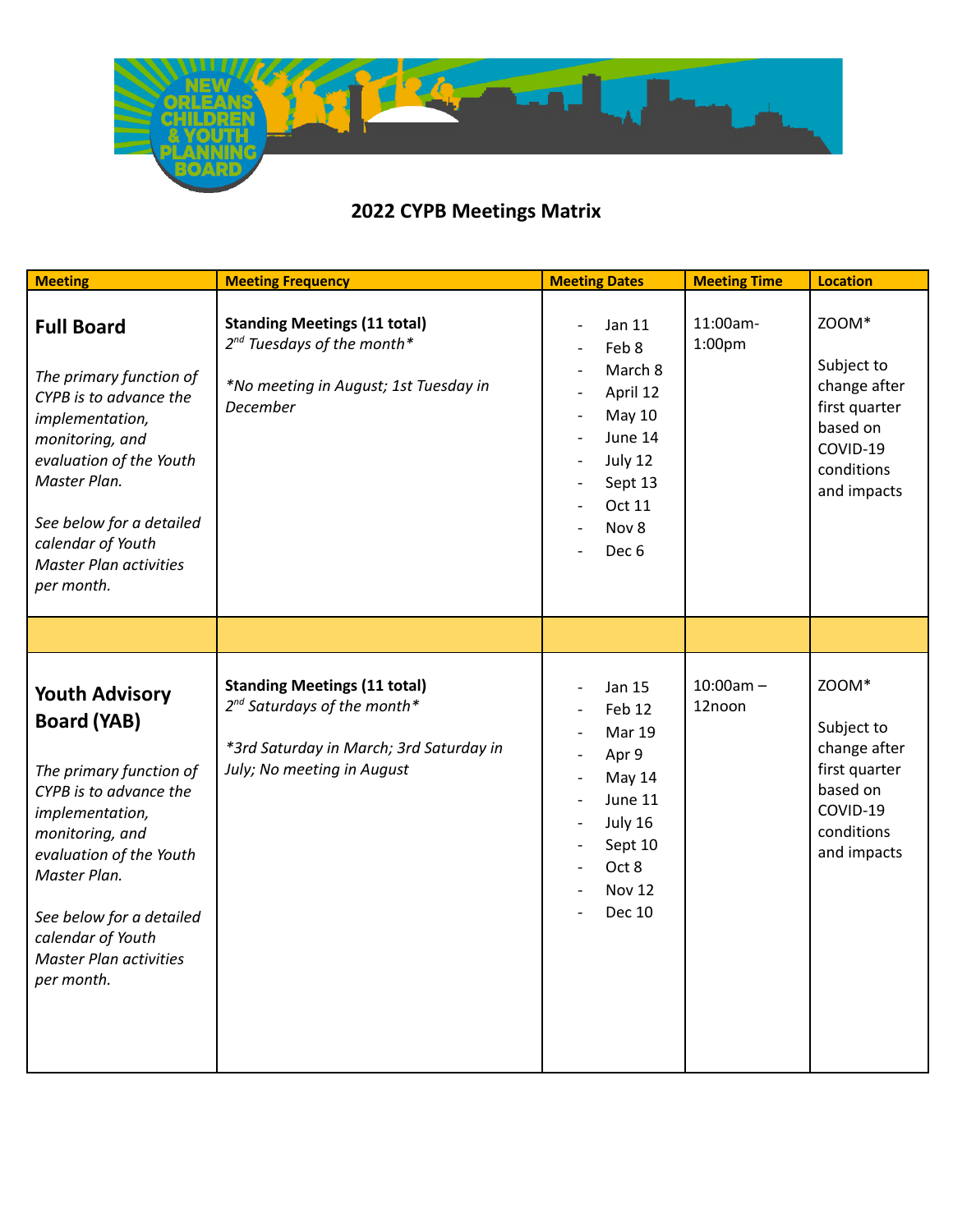

| <b>Executive</b><br><b>Committee</b> |                                                                                                                                                                                               |                                                                                                                          |                                               |              |             |
|--------------------------------------|-----------------------------------------------------------------------------------------------------------------------------------------------------------------------------------------------|--------------------------------------------------------------------------------------------------------------------------|-----------------------------------------------|--------------|-------------|
| <b>CYPB EC</b>                       | <b>Standing Meetings (5 Total)</b><br>Three (3) of the five meetings are scheduled<br>in advance of board meetings and per<br>schedule of committee members.                                  | Jan 7                                                                                                                    | $9:00am -$<br>10:00am<br>Mid-Year<br>Year-End |              | <b>ZOOM</b> |
|                                      | <b>Special Meetings</b><br>Two (2) of the five meetings will be<br>convened jointly with the YAB Executive<br>Committee per member schedules                                                  | Spring<br>Fall                                                                                                           |                                               | 10:30am-12pm | <b>ZOOM</b> |
| <b>YAB EC</b>                        | <b>Standing Meetings (11)</b><br>Eleven (11) total meetings scheduled in<br>advance of board meetings and per<br>schedule of committee members.                                               | Jan 8<br>Feb 5<br><b>Mar 12</b><br>April 2<br>May 7<br>June 4<br>July 9<br>Sept 10<br>Oct 1<br>Nov <sub>5</sub><br>Dec 3 |                                               | 10:30am-12pm | <b>ZOOM</b> |
|                                      | <b>Special Meetings</b><br>Two (2) of the eleven (11) meetings will<br>invite the CYPB Executive Committee, in<br>order to cross connect and build<br>relationships, per schedule of members. | Spring<br>Fall                                                                                                           |                                               | 10:30am-12pm | <b>ZOOM</b> |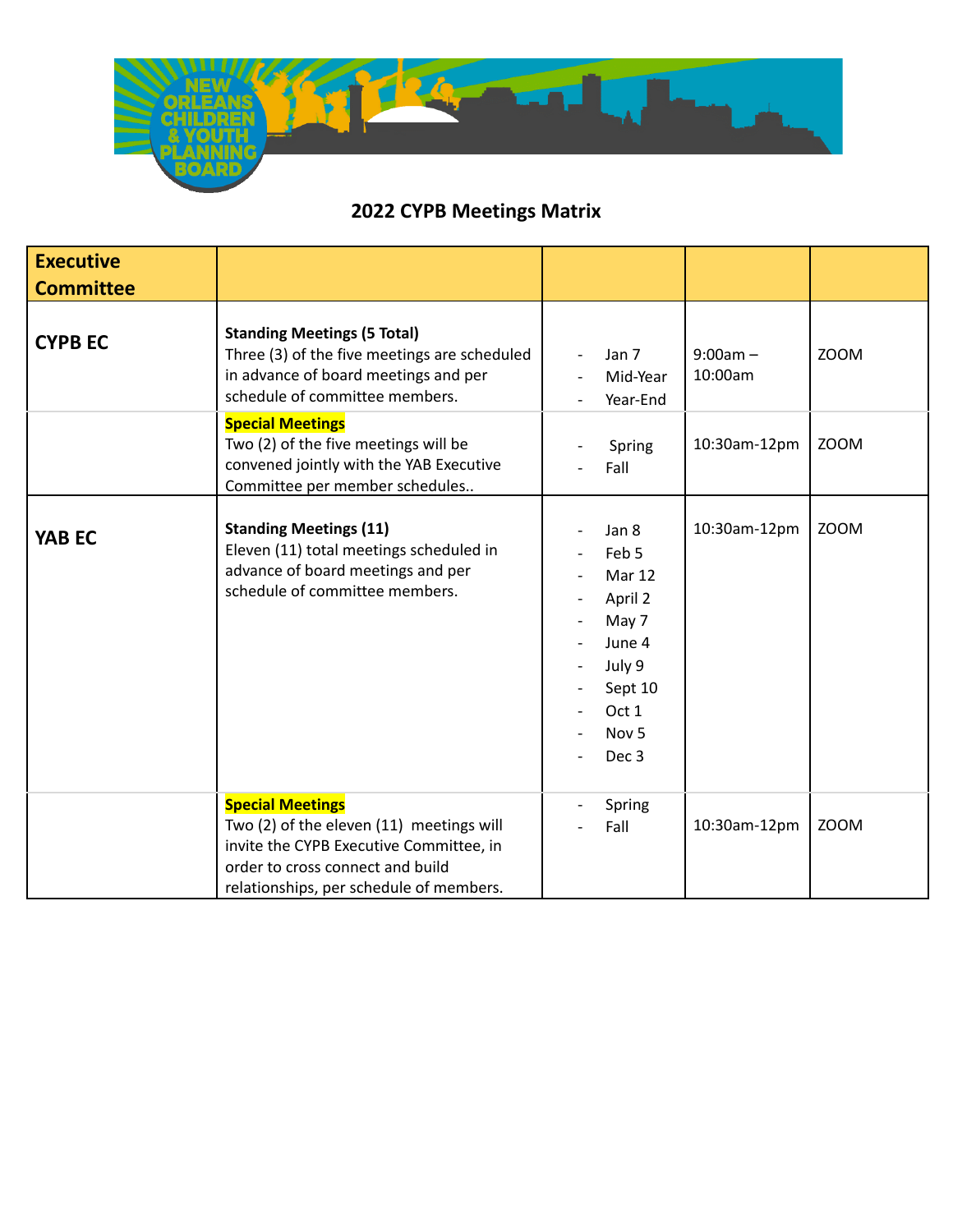

#### *Detailed Meeting Activities & Deliverables by Month*

| <b>MONTH</b>    | <b>CYPB</b>                                                                                                                                                                                                                                                                                      | <b>YAB OF CYPB</b>                                                                                                                                                              |
|-----------------|--------------------------------------------------------------------------------------------------------------------------------------------------------------------------------------------------------------------------------------------------------------------------------------------------|---------------------------------------------------------------------------------------------------------------------------------------------------------------------------------|
| <b>JANUARY</b>  | . Work plan report-out per category for<br>cross-sector connection<br>• Demonstrate Clear Impact as project<br>management and evaluation support tool<br>· Solution Owners sign-on to Clear Impact<br>with user profile per organization                                                         | • YAB recruitment for new members<br>• YPAR data & engagement squad recruitment to<br>youth-serving orgs<br>• Possibility of NOYA Fellow policy platform<br>presentation to YAB |
| <b>FEBRUARY</b> | • Launch project management supports and<br>infrastructure for all Youth Master Plan<br>categories<br>. In-meeting workshop: Develop and inform<br>Youth Master Plan messaging and<br>communications strategy<br>• Preview Phase 3 report: Launch for<br>Implementation, Monitoring & Evaluation | • YAB panel interviews and final selections<br>• Secure YPAR data & engagement squads at<br>youth-serving orgs                                                                  |
| <b>MARCH</b>    | • Buildout Data Sharing Agreements,<br>Reporting Templates, etc.<br>• Solution implementation and cross-sector<br>barrier removal<br>• Review funding plan/strategy, update as<br>needed                                                                                                         | • YAB New Member Orientation<br>• YPAR Training                                                                                                                                 |
| <b>APRIL</b>    | • Finalize Buildout of Data Sharing<br>Agreements, Reporting Templates, etc.<br>• Solution implementation and cross-sector<br>barrier removal                                                                                                                                                    | • YAB plan Youth Voice Convening                                                                                                                                                |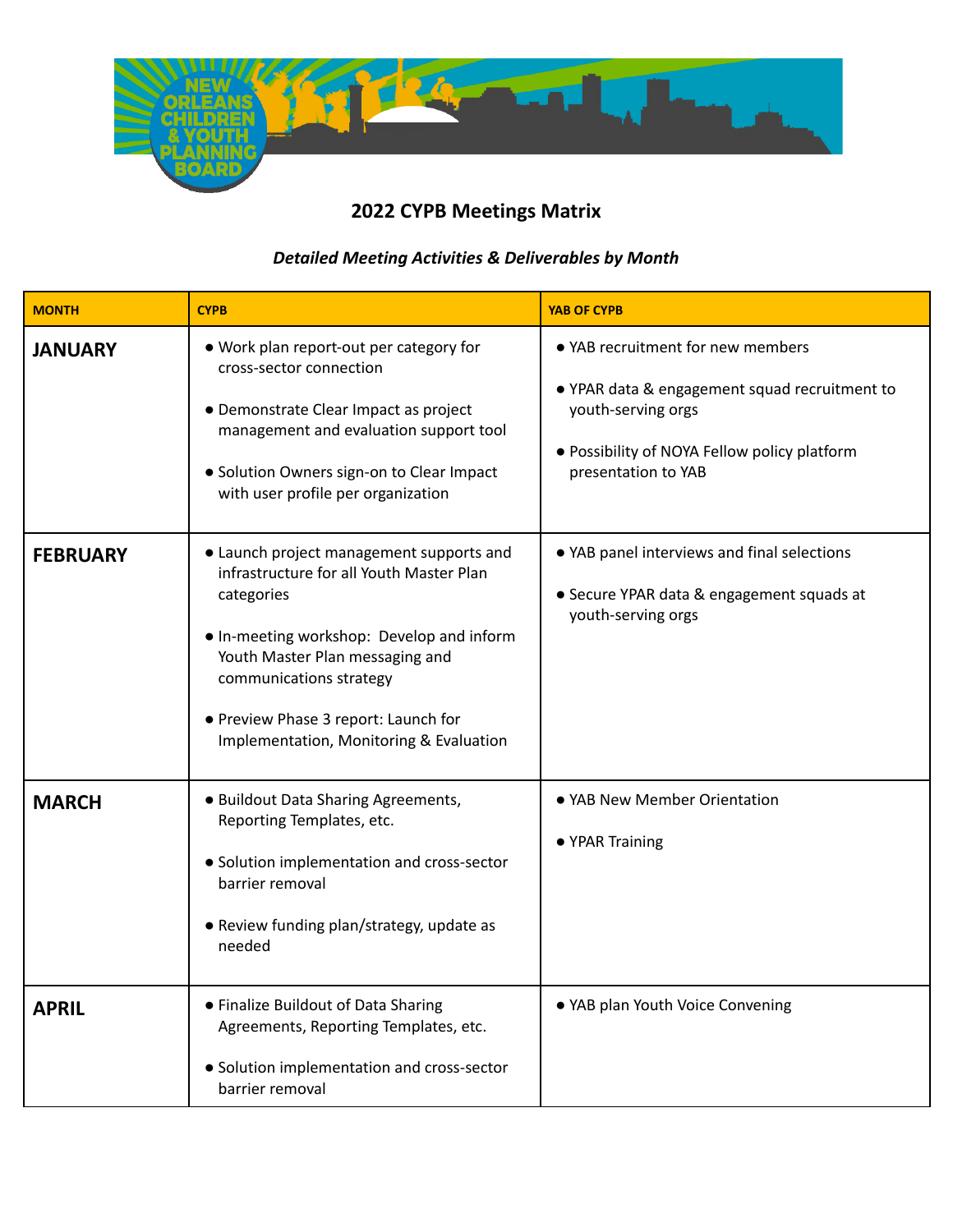

|                  | <b>Community Conversation: 4/14</b>                                                                      |                                        |
|------------------|----------------------------------------------------------------------------------------------------------|----------------------------------------|
| <b>MAY</b>       | • Solution implementation -<br>monitoring/updates and cross-sector barrier<br>identification and removal | . YAB plan Youth Voice Convening       |
|                  | <b>Community Conversation: 5/19</b>                                                                      |                                        |
| <b>JUNE</b>      | • Solution implementation -<br>monitoring/updates and cross-sector barrier<br>identification and removal | • YAB host Youth Voice Convening: 6/25 |
|                  | <b>Community Conversation: 6/2</b>                                                                       |                                        |
|                  | Youth Voice Convening: 6/25                                                                              |                                        |
| <b>JULY</b>      | • Solution implementation and cross-sector<br>barrier removal                                            | • Run YPAR activities                  |
|                  | • Shared Learning Opportunity - TBD                                                                      |                                        |
|                  | • Course adjustments based on review of Clear<br><b>Impact inputs and Community Conversations</b>        |                                        |
| <b>AUGUST</b>    | No meeting; Youth Master Plan Solution<br>Implementation                                                 | • Run YPAR activities (TBD)            |
| <b>SEPTEMBER</b> | • Solution implementation and cross-sector<br>barrier removal                                            | • Run YPAR activities                  |
|                  | • Shared Learning Opportunity - TBD                                                                      |                                        |
| <b>OCTOBER</b>   | • Action Strategy report-outs per category                                                               | • Run YPAR activities                  |
|                  | • Barrier removal                                                                                        |                                        |
|                  | • Course adjustment based on Clear Impact<br>inputs and Community Conversations                          |                                        |
|                  | • Last call for data inputs                                                                              |                                        |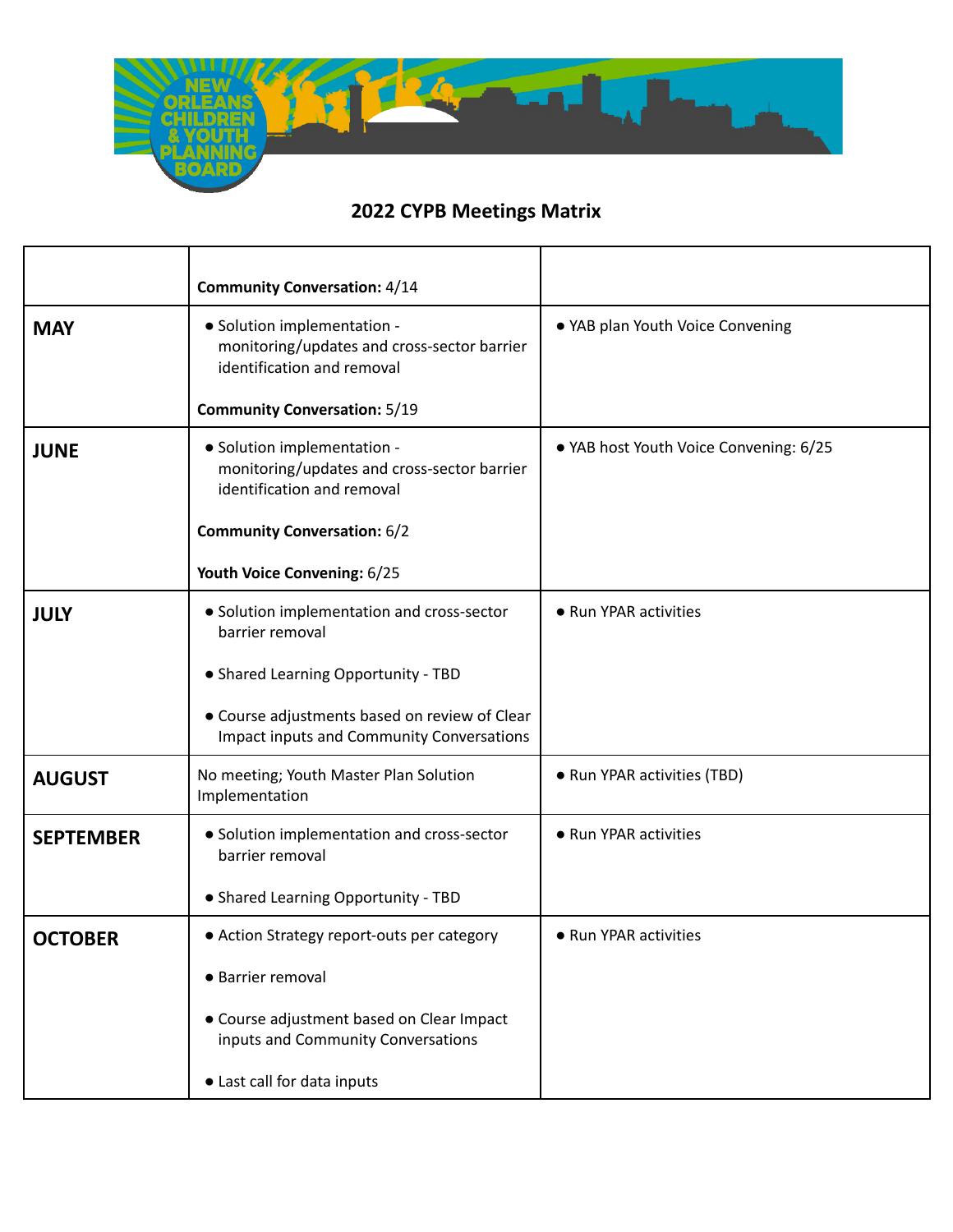

|                 | <b>Called to Care Summit</b>                                                                                                                                                                                                                                                                                                                                      |                                                                                                                                    |
|-----------------|-------------------------------------------------------------------------------------------------------------------------------------------------------------------------------------------------------------------------------------------------------------------------------------------------------------------------------------------------------------------|------------------------------------------------------------------------------------------------------------------------------------|
| <b>NOVEMBER</b> | • Review progress and set priority for new<br>year<br>• Preview of final report - results<br>• Discuss report elements and methods for<br>reflecting progress<br>• CYPB Operations (elections and budget)                                                                                                                                                         | • Celebrate YPAR success<br>• Report YPAR findings back to youth                                                                   |
| <b>DECEMBER</b> | • Celebrations & Public Reporting<br>o Youth and community engagement around<br>report<br>○ Annual Presentation to City Council,<br>Criminal Justice Committee and/or<br><b>Community Development Committee</b><br>○ Share report with Community<br><b>Conversations Attendees</b><br><b>O YMP website and Communication to YMP</b><br><b>Partner Communities</b> | • Include YPAR results in YMP report<br>• Report results as part of YMP evaluation, present<br>findings across city (Jan-Feb 2022) |

#### **Notes**

2022 Governance, Internal Affairs, and External Affairs Committees: TBD - roles performed by Executive Committee pending reset post pandemic.

Attendance expectations per bylaws:

● Board Meetings

All board members are expected to attend at least 70% of the board meetings scheduled during the calendar year. This can be achieved by attending a minimum of 8 of 11 meetings.

● Quorum

Attendance matters, as it informs our ability to achieve a quorum and move actions/decisions forward. A quorum is the minimum number of members of CYPB that must be present at any of its meetings to